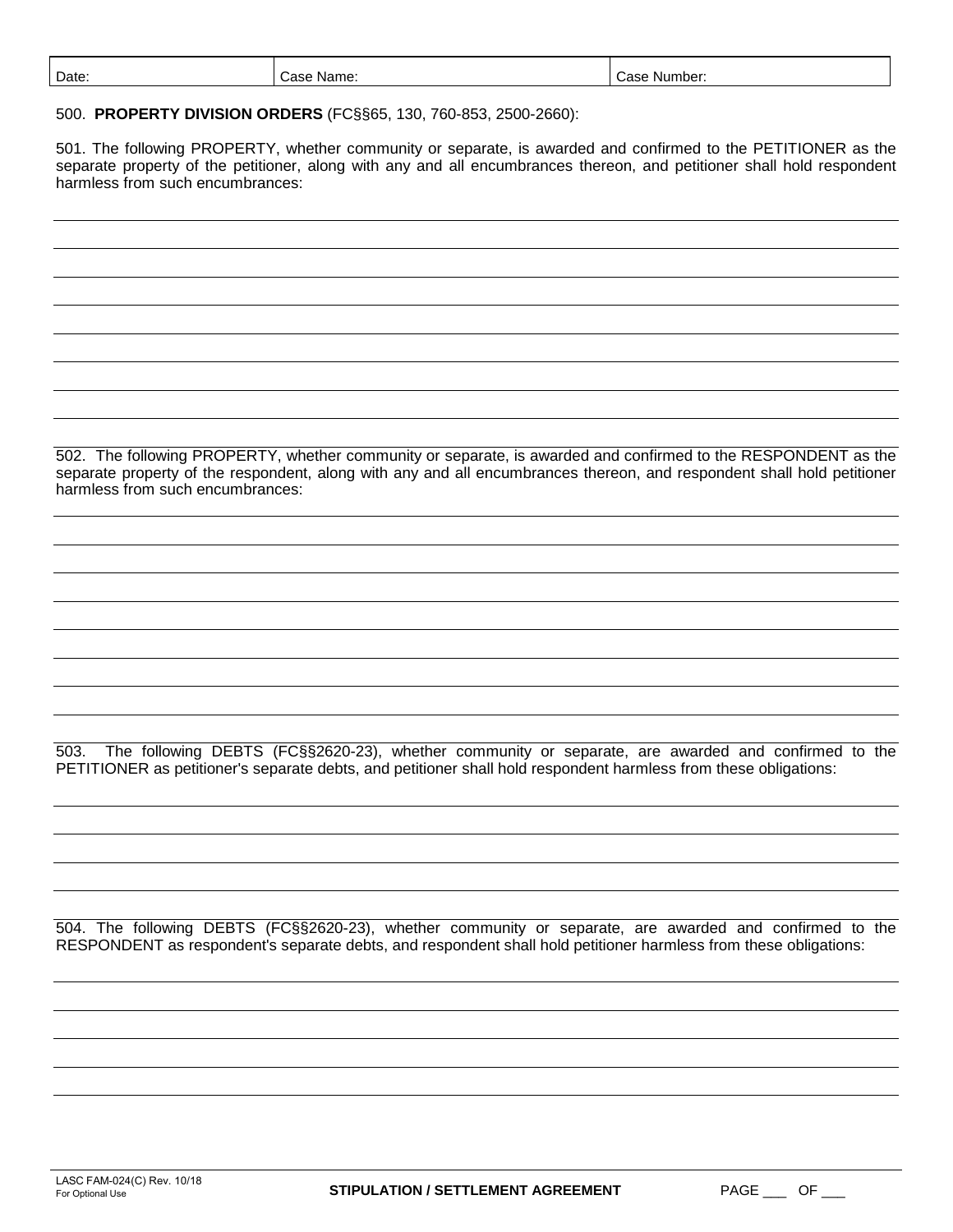| Date<br>Name:<br>Case | Number:<br>∴ase |
|-----------------------|-----------------|
|-----------------------|-----------------|

## 505. SALE OF PROPERTY ORDERS:

The following property shall be offered for sale and sold for the fair market value as soon as a willing buyer can be found, and the net proceeds therefrom shall be divided equally unless a different division is specified herein:

|                                 | 506. EQUALIZATION OF DIVISION OF PROPERTY AND DEBT ORDERS:                                                                     |  |
|---------------------------------|--------------------------------------------------------------------------------------------------------------------------------|--|
|                                 | To equalize the division of the community property assets and obligations the $\Box$ Petitioner $\Box$ Respondent shall pay to |  |
| the other party the sum of $\S$ | payable as follows:                                                                                                            |  |

## 507. ORDERS FOR DEFERRED SALE OF FAMILY HOME (FC§§3800-3810) OR OTHER PROPERTY:

508. The parties own undivided interests in the following property which they shall continue to hold in equal shares as tenants in common unless otherwise specified herein. The parties, by signing this agreement, hereby terminate any joint tenancy interests or other survivorship interests in the following property:

| 509. Petitioner Respondent shall have the exclusive use and possession of the above property on the following |  |  |  |  |  |  |  |  |  |  |  |
|---------------------------------------------------------------------------------------------------------------|--|--|--|--|--|--|--|--|--|--|--|
| conditions:                                                                                                   |  |  |  |  |  |  |  |  |  |  |  |

| a. That party shall pay all payments due on encumbrances and property taxes and shall have the right to claim such |
|--------------------------------------------------------------------------------------------------------------------|
| expenses as deductions for all income tax purposes;                                                                |

b. **That party shall maintain reasonable amounts of fire and liability insurance on the property;** 

c. That party shall pay all costs of ordinary maintenance and repair of the property. Extraordinary maintenance and repair may be shared between the parties only with the written consent of the other party or further court order.

The above property shall be offered for sale and sold for the fair market value thereof as soon as a willing buyer can be found upon demand of either party at any time after the happening of the first of the conditions checked below:

The date of \_\_\_\_\_\_\_\_\_\_\_\_\_\_\_\_.

That party no longer using the property as the principal residence of said party and a minor child of the parties.

The failure of that party to comply with conditions a. or b. above.

Other:

Upon sale of the above property, after payment of broker's commissions, encumbrances, and other costs of sale, the net proceeds shall be divided equally between the parties except that any lien or encumbrance incurred by either party alone, which is not a community obligation, shall be charged only to that party's share of the proceeds.

The parties shall cooperate in the sale and listing for sale of said property including signing and delivering necessary documents and making the property reasonably available for prospective buyers and brokers.

510. This court retains jurisdiction to make any orders necessary to resolve any disputes concerning the maintenance, listing, sale and disposition of proceeds from any property ordered sold and the tax consequences thereof, and to modify the provisions hereof relating to any deferred sale, including the date of sale thereof, as provided in FC§§3807-8.

## 511. OTHER ORDERS: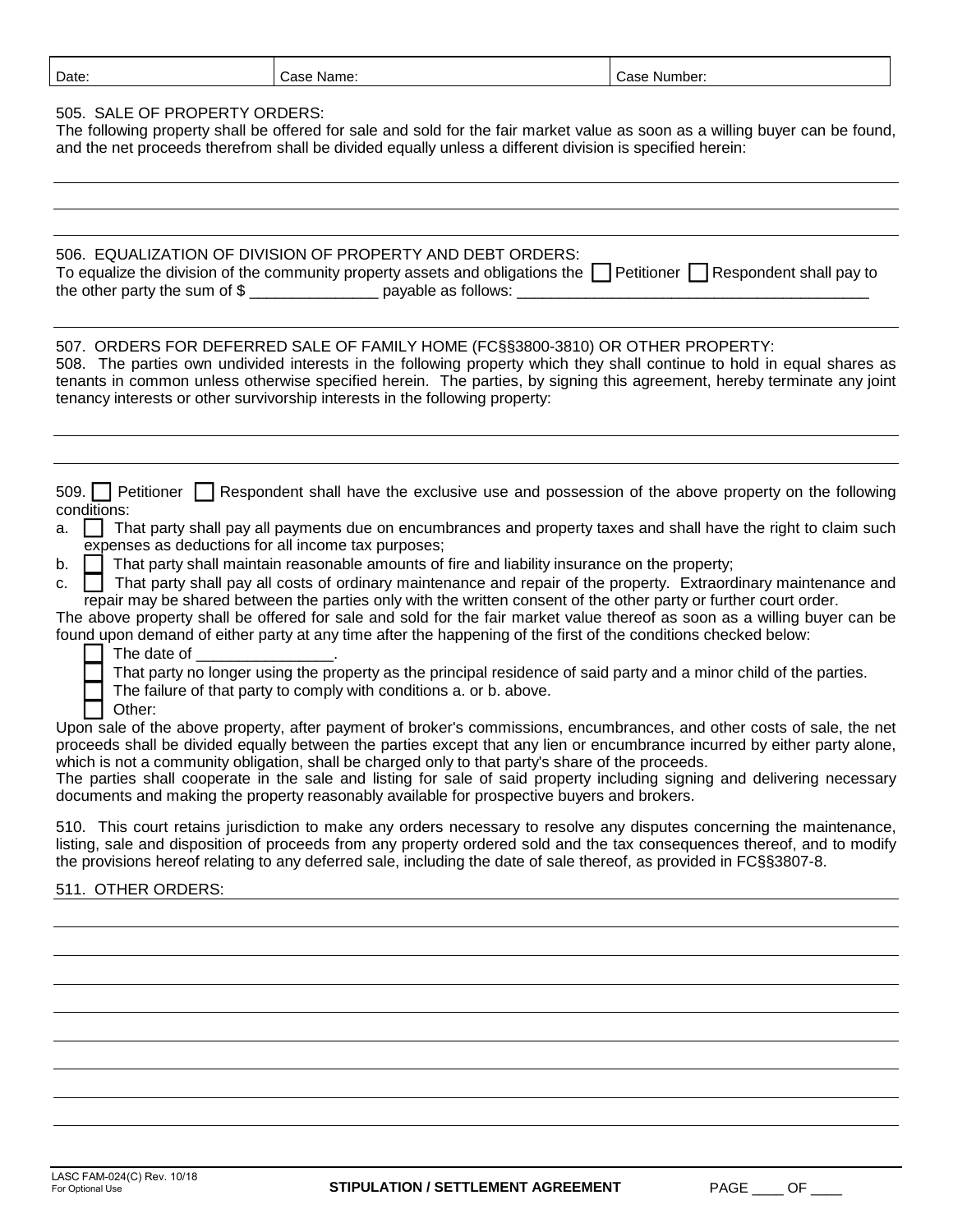| Date | Name.<br>Case. | Number:<br>. ה ה<br>$\cdot$<br>-<br>$\sim$ $\sim$ |
|------|----------------|---------------------------------------------------|
|      |                |                                                   |

550. **PENSION, RETIREMENT, EMPLOYEE BENEFIT PLAN ORDERS** (FC§§80, 2060-2074, 2610):

The parties own interests in the following pension, retirement and other employee benefit plans (FC§80);

Include the name, address, and description of each plan and the administrator thereof, or if the name of the plan or administrator is not known list the name and address of each employer, where either party worked or earned benefits at any time during marriage.

1.

| 2<br><u>.</u> |  |  |
|---------------|--|--|
| ີ<br>J.       |  |  |
|               |  |  |

4.

551.  **TO THE EMPLOYER/PLAN ADMINISTRATOR OF EACH PLAN IDENTIFIED ABOVE: Each party identified above is provisionally awarded without prejudice, and subject to adjustment by a later domestic relations order, a separate interest equal to one-half of all benefits accrued or to be accrued under any retirement plan in which one party has accrued a benefit, including but not limited to the plans listed below, as a result of employment of the other party during the marriage or domestic partnership and before the date of separation. In addition, pending further notice, the plan must, as allowed by law, or as allowed by the terms of the plan in the case of a governmental plan, continue to treat the parties as married persons or domestic partners for purposes of any survivor rights and benefits available under the plan to the extent necessary to provide for payment to the surviving spouse or domestic partner of an amount equal to that separate interest or of all of the survivor benefits if at the time of death of the participant there is no other eligible recipient of the survivor benefit.**

552. Each party is awarded one half of the community property interests in the above plans and benefits unless a different division is specified by written agreement of the parties. The community interest is that portion of the total plan or benefit determined by a fraction with the numerator representing the period of participation (or length of service) in the plan during marriage before separation and the denominator representing the total period of participation in the plan (or total length of service).

553. Each party who is a participant in a plan listed above must join that plan as a party to this case when joinder is required by law. *(See* Retirement Plan Joinder—Information Sheet *[form FL-318-INFO].)* A copy of this order should promptly be delivered to the plan or administrator thereof to help preserve your rights pending further orders or proceedings.

The parties are advised that further court orders may be required to enforce the division of these plans and benefits and to otherwise protect either party's rights to such plans and benefits. A Qualified Domestic Relations Order ("QDRO") or other order may be required under federal or state law. Each party should seek legal advice on this matter as soon as possible to help prevent loss of rights or benefits.

The court reserves and retains jurisdiction to make further orders necessary or appropriate to divide such plans and benefits including orders under FC§2610.

|                                                                                                         | 554. The attorney for the Petitioner Respondent (or that party if unrepresented) shall prepare any QDRO or other |
|---------------------------------------------------------------------------------------------------------|------------------------------------------------------------------------------------------------------------------|
| court orders necessary to divide the above plans (OR plan numbers                                       | above) and benefits and shall submit such                                                                        |
| proposed orders to the other party or attorney for approval before submitting such orders to the court. |                                                                                                                  |

|                              |  | 555. The attorney for the Settioner Settioner Respondent (or that party if unrepresented) shall apply for an order joining the |
|------------------------------|--|--------------------------------------------------------------------------------------------------------------------------------|
| above plans (OR plan numbers |  | above) as parties hereto under the provisions of FC§§2060-2065.                                                                |